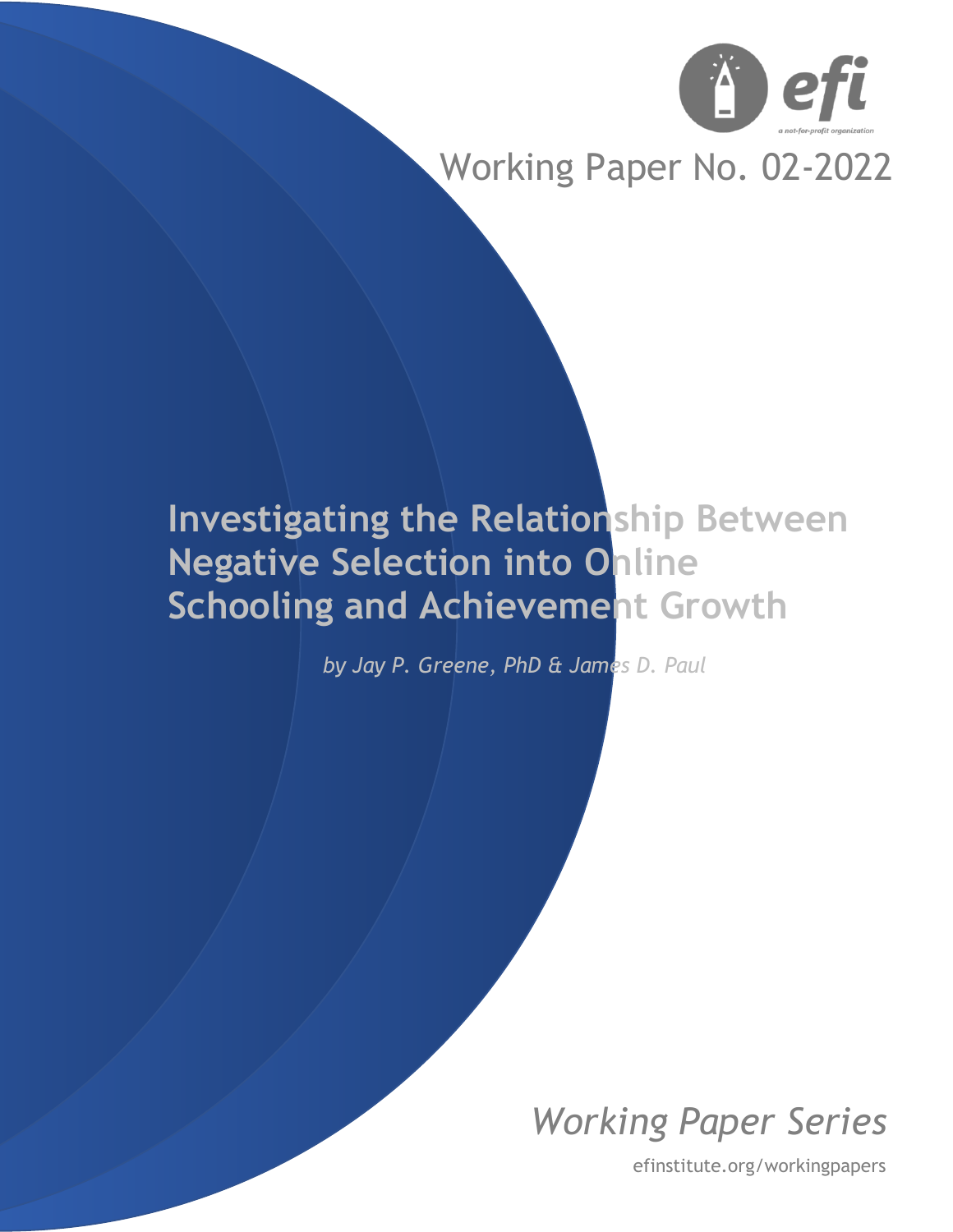## **Investigating the Relationship Between Negative Selection into Online Schooling and Achievement Growth**

James D. Paul, Educational Freedom Institute

Jay P. Greene, Heritage Foundation

February 24, 2022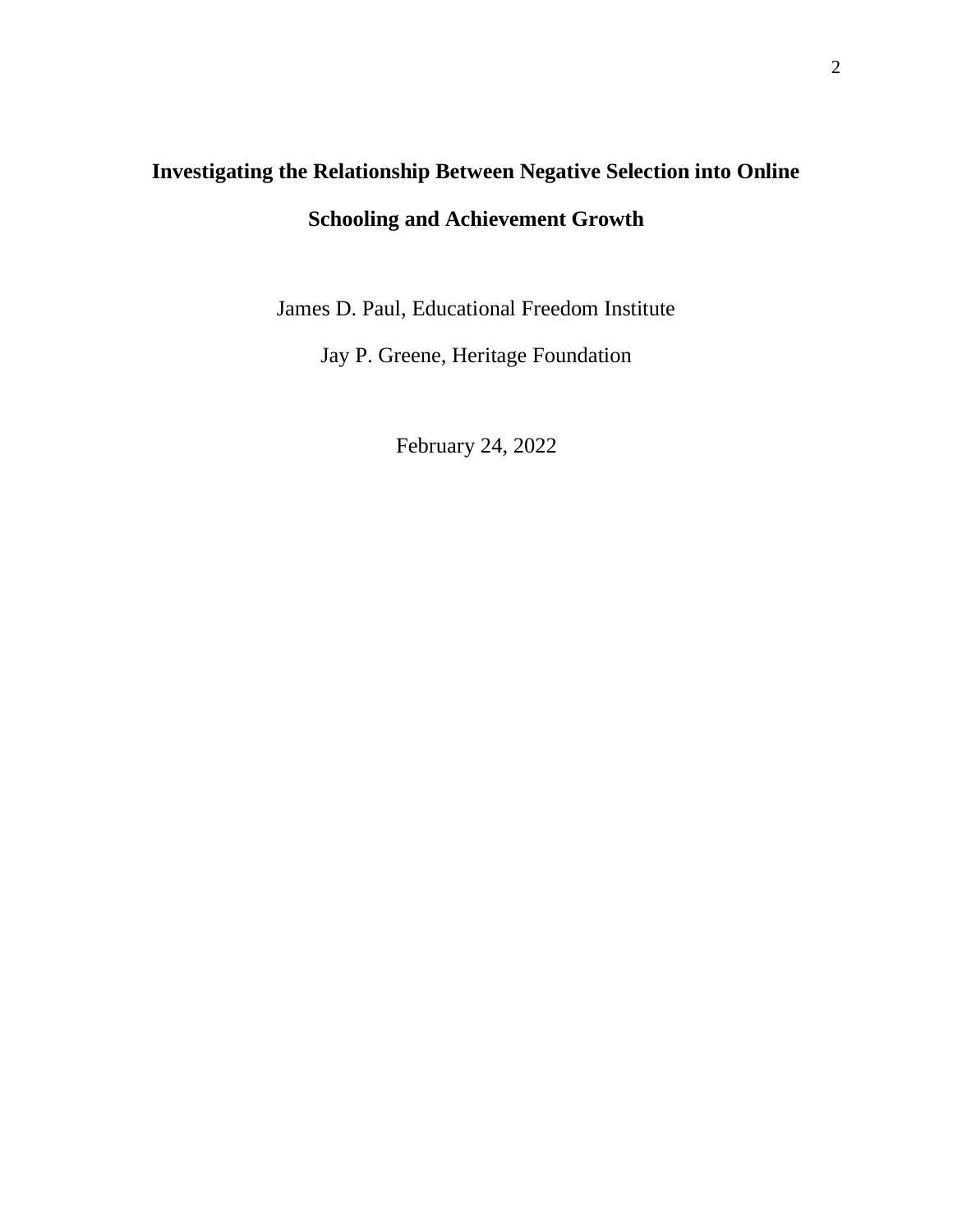#### **Abstract**

Program evaluations that measure the effects of online charter schools on student achievement will be biased if they fail to account for unobserved differences between online students and students in the comparison group. There are theoretical and empirical reasons to believe that students who enroll in online schools disproportionately face challenges that are not accounted for in administrative data. This paper investigates some of the negative factors that motivate parents to enroll in online schools. We combine data from an online charter school survey—that asked why parents decided to enroll in online schooling—with three years of achievement and demographic data. We find that students whose parents indicated they selected online schools for negative reasons made statistically significantly lower ELA gains, even after controlling for prior achievement, race, gender, free lunch status, and special education status. We conclude that other observational analyses of online charter schools, such as CREDO (2015), will be biased and unreliable if they fail to properly control for reasons students select those schools.

**Keywords:** online charter schools, online, virtual, negative selection, achievement growth, CREDO, bias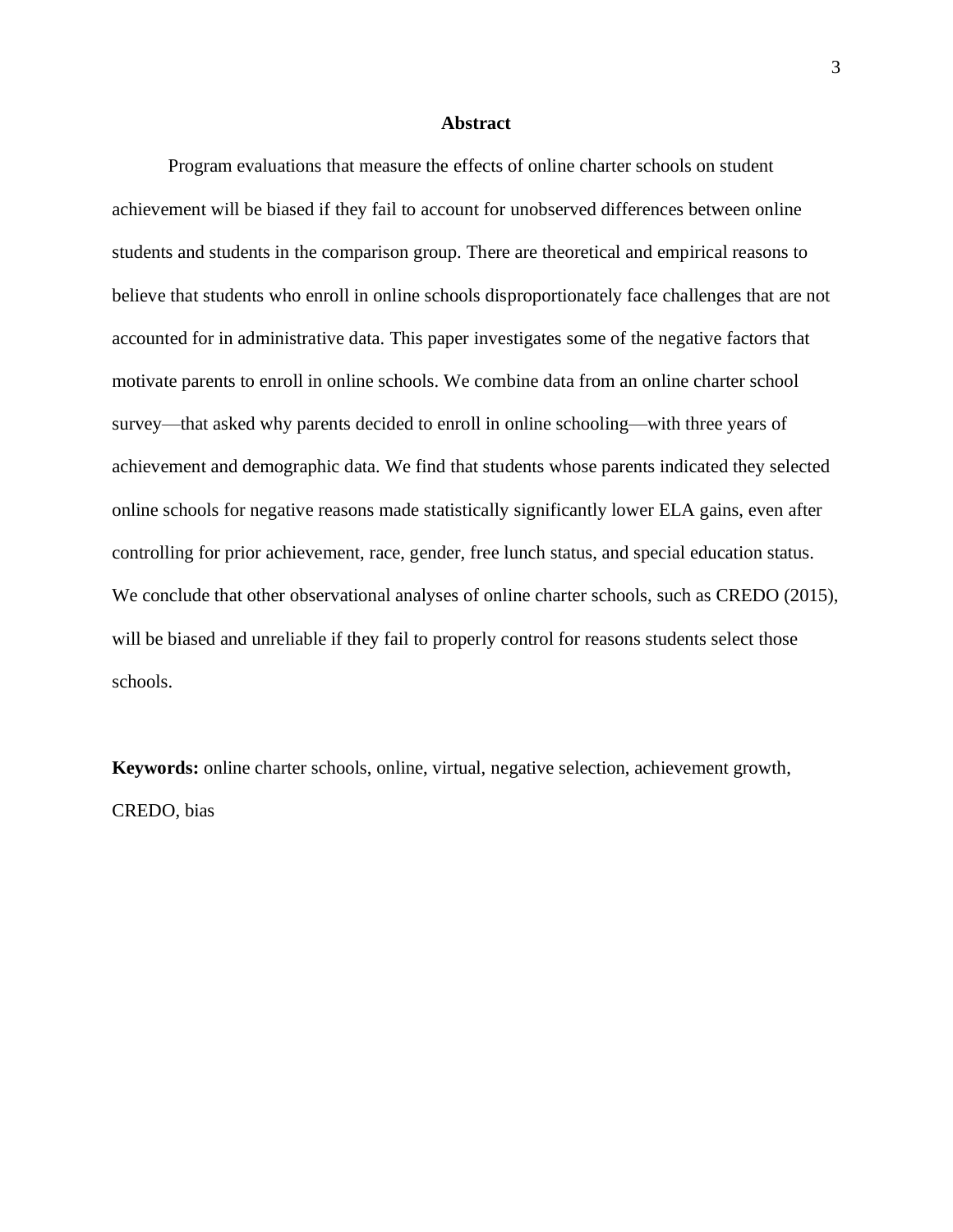### **Investigating the Relationship Between Negative Selection into Online Schooling and Achievement Growth**

What should researchers and policy analysts do when they cannot evaluate a program using a rigorous, causal research design? While the credibility revolution, with its advances in experimental and quasi-experimental methods, has fundamentally altered what social scientists consider reliable or publishable (Angrist & Pischke, 2010), there remain many policy interventions that cannot, or have not, been studied with such techniques.

Consider the example of charter schools, which are tuition-free, independently operated public schools that receive regulatory exemptions and increased autonomy in exchange for increased accountability. These schools operate under a contract with a charter school authorizer, and if the school does not live up to the obligations outlined in its "charter," the school may be shut down. Charter schools serve students in traditional brick-and-mortar buildings as well as in online settings.

Charters have been the subject of considerable scholarly research over the past several decades. Researchers have primarily sought to understand whether charter students demonstrate higher academic growth relative to students in traditional public schools (Betts & Tang, 2011). But there have been few randomized controlled trials or studies that use quasi-experimental methods, such as instrumental variables, regression discontinuities, or difference-in-differences approaches. The handful of rigorous studies that do exist (Cheng et al., 2017) may not be generalizable to the many types of charter schools that exist across the United States.

Policy analysts have largely relied on charter school studies that use traditional observational approaches to examine outcomes while controlling for a handful of observable characteristics. Online charter schools, in particular, tend to be evaluated with observational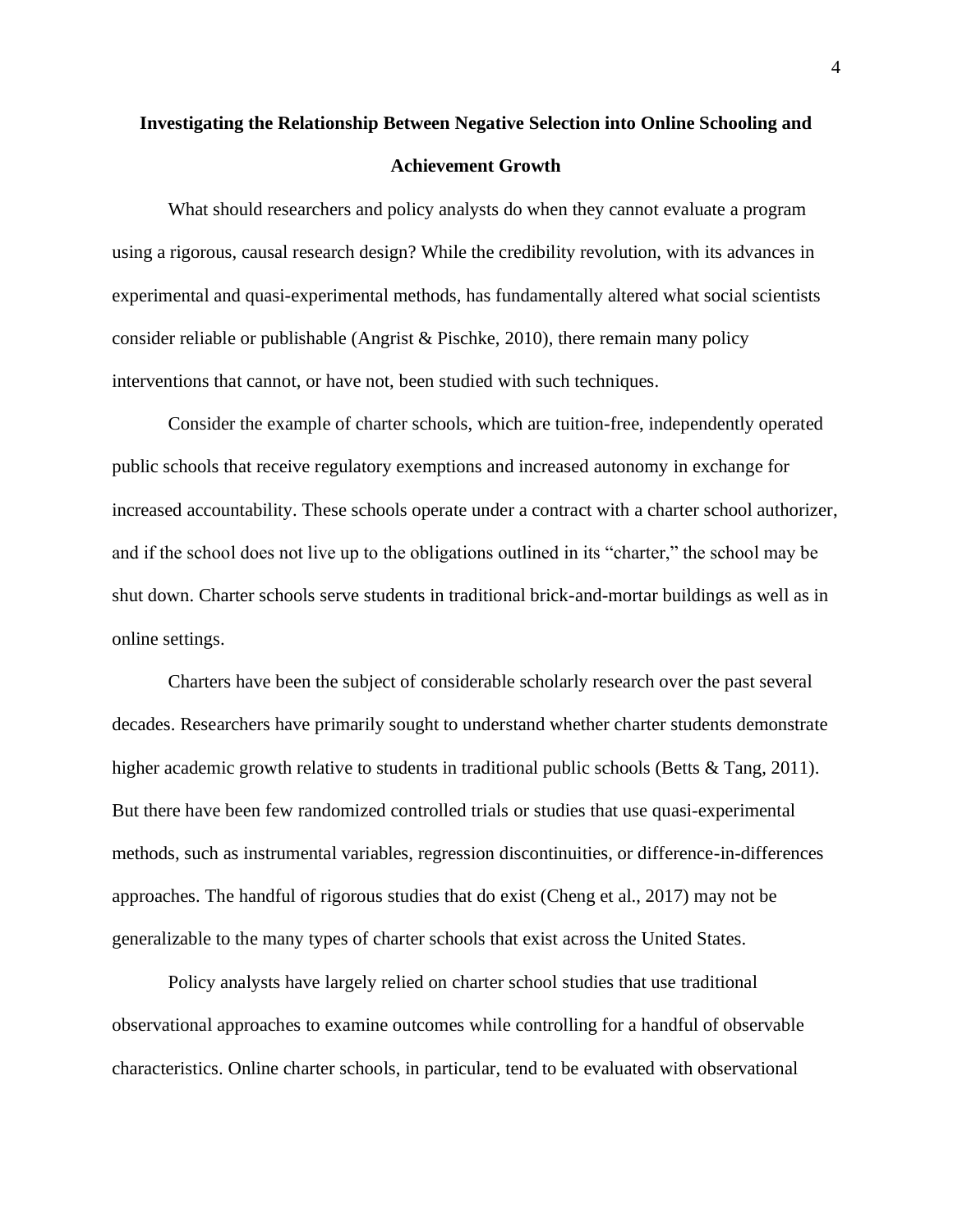methods. Of course, this research design cannot control for unobservable characteristics, which may bias the estimates of charter school effects.

The purpose of this study is to assess the price that researchers and analysts pay when they forgo rigorous research design. Social scientists broadly agree that estimating effects while merely controlling for observable characteristics is prone to bias, but few have attempted to estimate how large the bias might be in the context of online schooling.

This study sheds light on negative factors that might motivate parents to choose online charter schools for their children. We investigate how strongly these factors are associated with academic outcomes, even when controlling for variables commonly found in observational charter school evaluations. To the extent that these negative selection factors are associated with students who enroll in online schools, our results provide a conservative estimate of the omitted variable bias in observational research. Our results suggest this bias is quite large, rendering other analyses of online charter schools unreliable.

#### **Background**

In 2015, the Center for Research on Education Outcomes (CREDO) at Stanford University released a study that found students enrolled in online charter schools gained 0.10 standard deviations less in reading and 0.25 standard deviations less in math, each year, compared to students they deemed to be "virtual twins" who remained in traditional public schools (Woodworth et al., p. 23). This study received considerable attention and shaped decisions of policymakers nationwide, even though it lacked causal design. The study did not actually examine twins—virtual or otherwise. Instead, researchers used a standard observational analysis that controlled for student characteristics readily available in administrative data sets, such as prior achievement, race, sex, and free-or-reduced price lunch (FRPL) eligibility.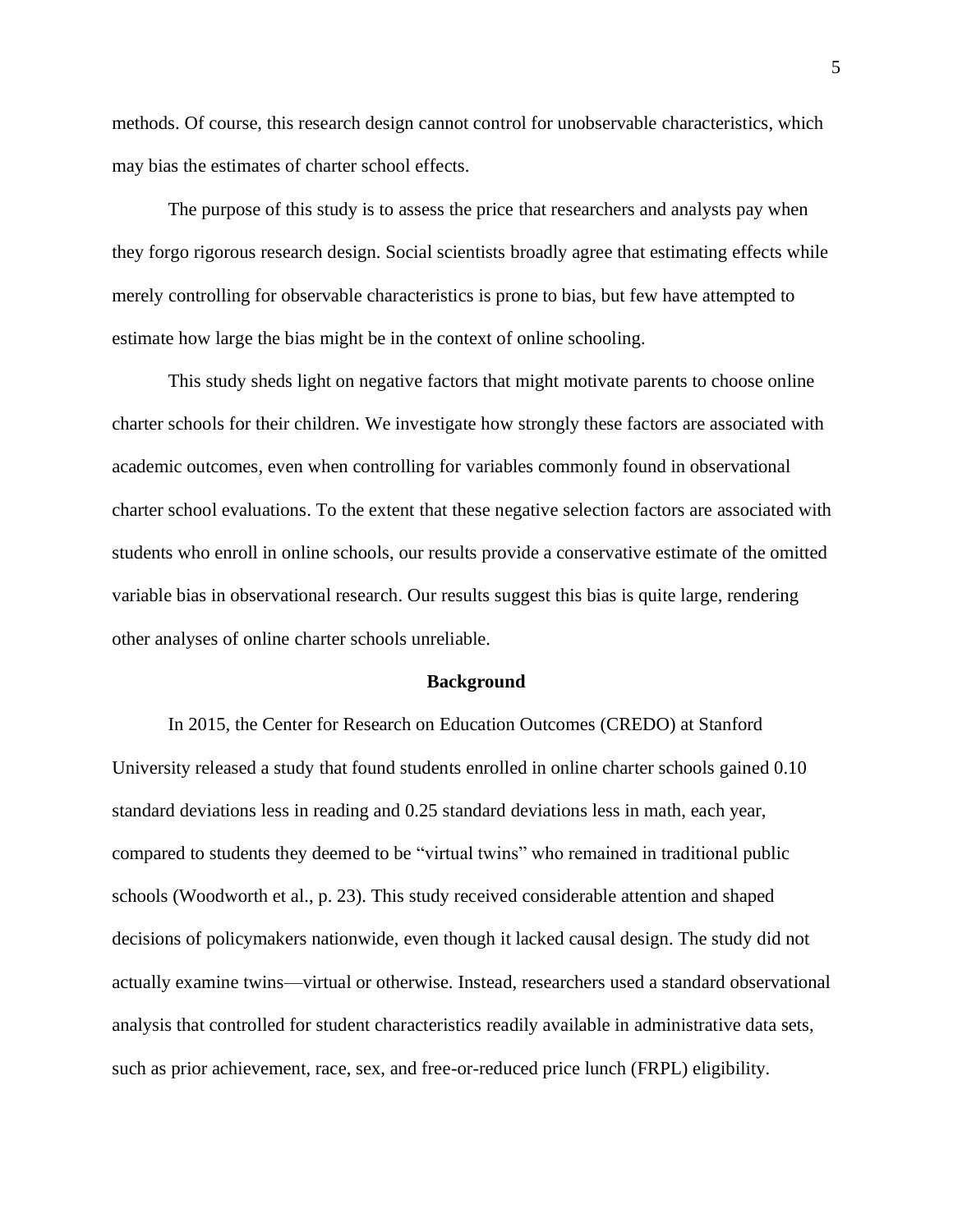Importantly, the CREDO study cannot control for factors associated with why some students might enroll in an online charter school as opposed to traditional brick-and-mortar district or charter options. There are theoretical and empirical reasons to believe that students drawn to online charter schools are more likely to have pre-existing, unobserved educational challenges. Those who rely on CREDO results may believe controlling for prior achievement accounts for the challenges associated with enrolling in online education. But if students drawn to online schools have systemically lower rates of test score growth, controlling for prior test score levels will be inadequate to parse out the independent effect of online schooling on academic growth.

In this study we collect information about the reasons families choose online charter schools. We demonstrate that those reasons are strongly and negatively associated with academic outcomes, even when controlling for observable student characteristics, including prior test scores.

#### **Literature Review**

Observational models that estimate academic growth typically control for previous achievement to account for students' accumulated knowledge and, perhaps, innate ability (Koedel et al., 2015). These growth models condition on demographic controls, plus a variable for the students' prior year achievement level. However, controlling for lagged test score levels is unlikely to produce an unbiased comparison among students that have other unobserved differences. Campbell (1969) cautioned researchers about the *selection-maturation interaction*, which holds that "selection differences in the natural aggregations involve not only differences in mean level, but differences in maturation rate" (p. 418). In other words, controlling for prior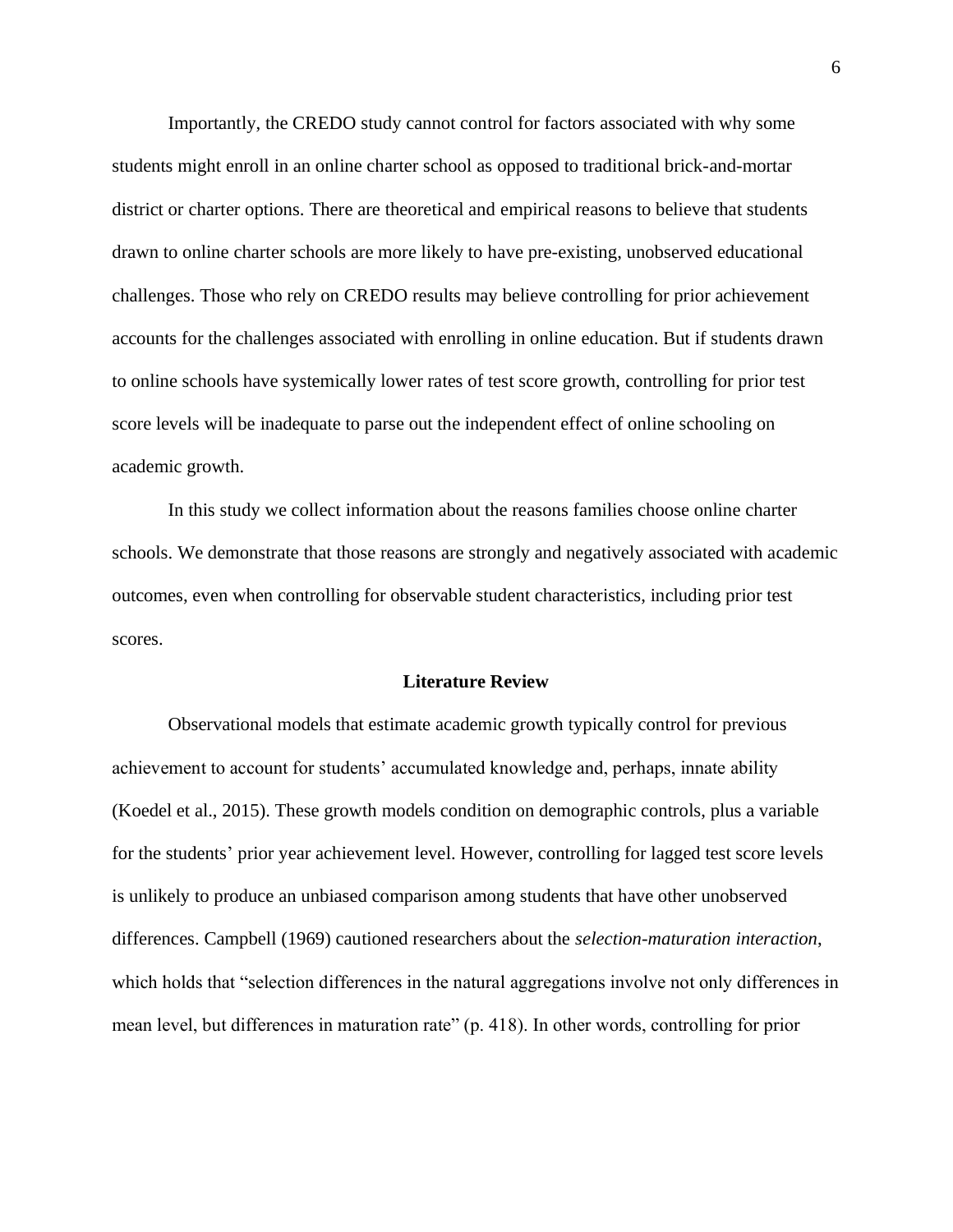achievement *levels* may not adequately net out the disadvantage between two groups if one group has a lower rate of achievement *growth*.

To the extent that online students are systematically different from traditional public school students in ways that might predict lower growth, models comparing achievement across sectors will be biased in favor of traditional public school students. There is empirical evidence that students who were victims of bullying, suffer from depression, or otherwise had poor experiences in a previous school have worse academic outcomes than their peers. And there are theoretical reasons to suspect that, on average, students enrolled in online schools are systematically more likely than their peers to have some of these experiences or traits and thus be negatively selected.

In 2017, more than one in five American students between the ages of 12 and 18 reported being bullied at school, and 25 percent of fifth graders attended schools where at least one physical conflict occurred each month (Wang et al., 2020). A meta-analytic review of 33 studies found a negative relationship between peer victimization and concurrent achievement (Nakamoto & Schwartz, 2010). Researchers have also found that bullying predicts future academic problems. For example, a longitudinal study of urban middle school students found that selfperceived victimization predicted a decline in academic performance (Juvonen et al., 2011). International research also finds a negative relationship between bullying and achievement (Kibriya et al., 2016; Oliveira et al., 2018; Erikson et al., 2014) as well as attainment (Ponzo, 2013; Brown & Taylor, 2008). Moreover, Kochenderfer and Ladd (2014) found that victimized children had higher future rates of absenteeism.

Much like bullying, depression and social anxiety are associated with lower academic achievement (Diaconu-Gherasim & Măirean, 2020) and attainment. Seven percent of children in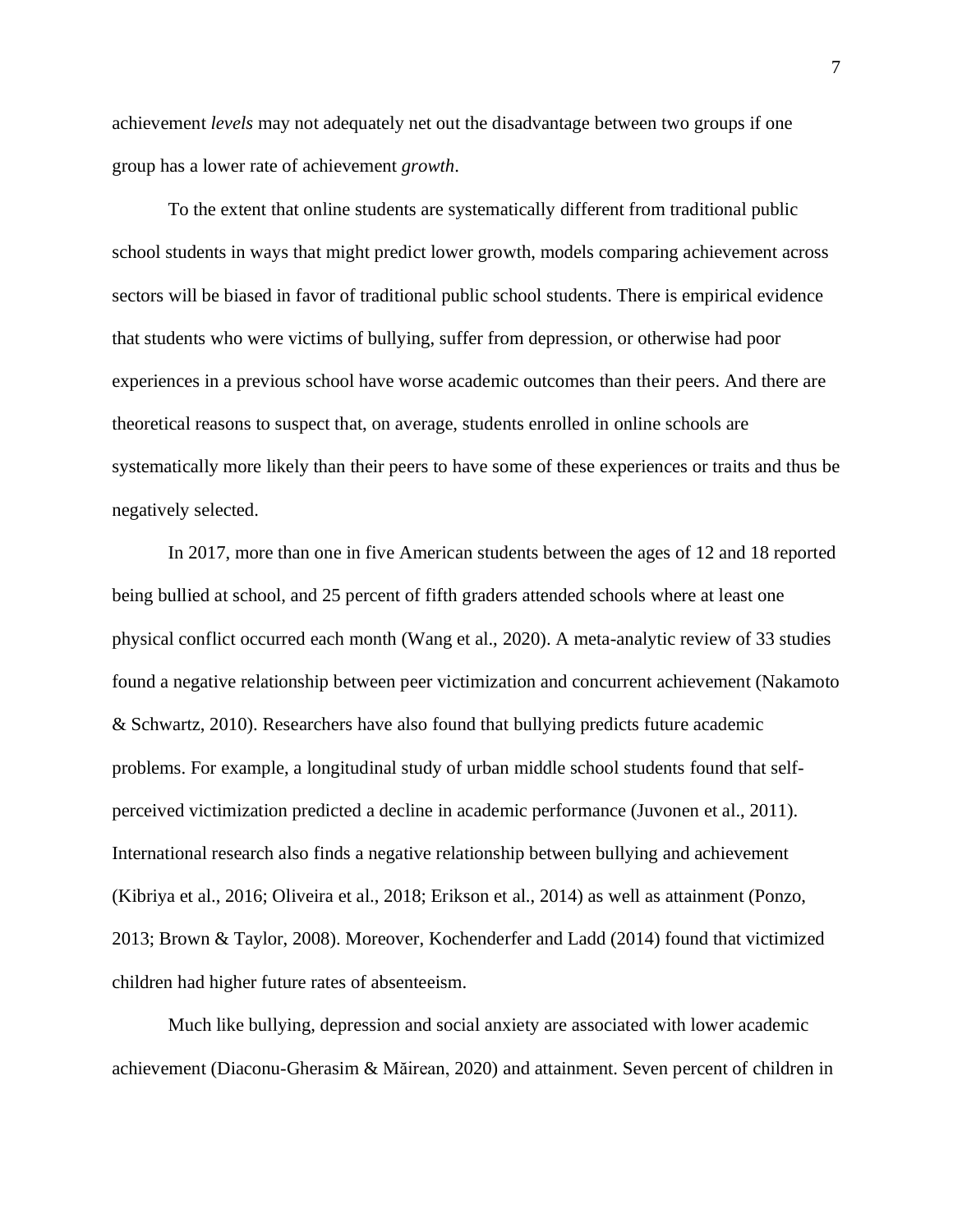the United States have diagnosed anxiety, and three percent have diagnosed depression, according to the Centers for Disease Control and Prevention (2021). A longitudinal study in Sweden found that children diagnosed with social anxiety disorder were less likely to pass all subjects in their last year of compulsory schooling (Vilaplana-Pérez et al., 2021). Using data from the National Longitudinal Study of Adolescent Health, Fletcher (2008) revealed that depressive symptoms predict lower rates of high school completion and lower rates of college enrollment. And a study of Canadian youth found that anxiety disorders were associated with reduced attainment (Van Ameringen et al., 2003).

Online schools are a popular option for students who experienced bullying or academic issues at previous schools. In 2018, 38 percent of parents enrolled in a large network of online schools indicated bullying was their reason for enrolling in online education (Maranto et al., 2021). Another survey conducted by an online school operator found that nearly one quarter of parents turned to online school because of bullying, and more than one-third switched to online school because they wanted a safer environment (Yowell, 2019). Some researchers speculate that parents seek online schools because of shocks in a previous school that were correlated with test score drops (Beck et al., 2014; Leuken et al., 2015). Notably, there is some early evidence that bullying decreased during the pandemic, when many brick and mortal schools transitioned to virtual instruction (Patchin, 2021; Davis, 2020).

#### **Data & Method**

An online charter school operator provided responses to a parent satisfaction survey that were matched to student achievement data from 2016 through in 2018. The web-based survey was administered to all legal guardians of students who were enrolled in one of the network's online schools in the Fall of 2017. The survey response rate was 18.5 percent. In total, there were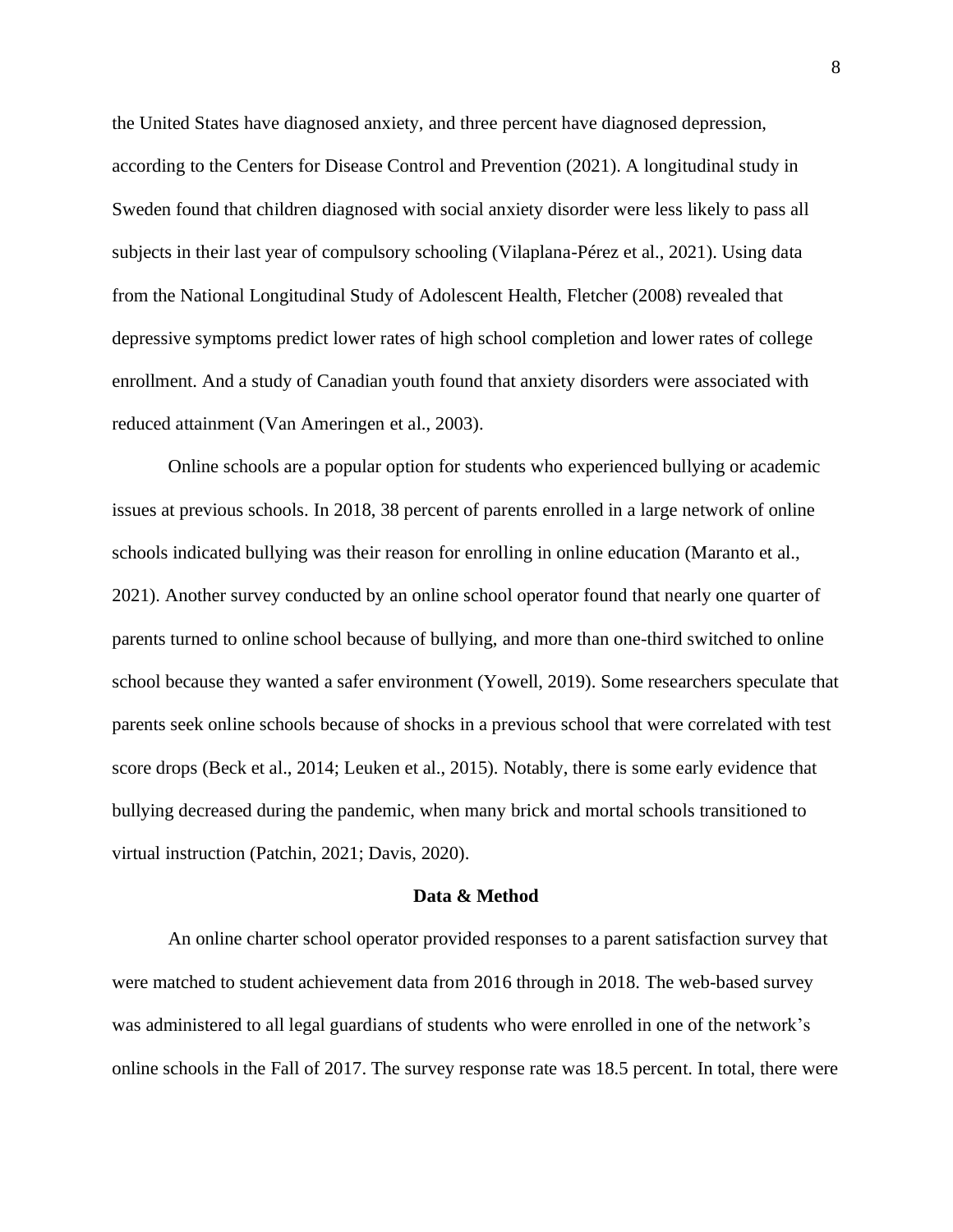4,225 observations in the dataset. There were indicators for race, gender, free and reduced-price lunch eligibility, and special education status.

A question in the parent survey asked respondents to explain why they left their previous school and decided to enroll in an online school. The exact wording of the question was: "In your own words, please tell us why your chose [School Name] for [Student Name]." One example of a response to this question was:

"My daughter is able to complete work when it is most convenient for her. She has medical issues that made it difficult to complete schoolwork without taking breaks or being in a comfortable position in a brick-and-mortar school. She can also spend more time as needed trying to learn what is being taught. She can learn at her own pace."

Another parent responded:

"There was a lot of bullying at his old school, that was not handled. He was sent to the office instead, to simply get him away from his bullies. He missed a lot of classes because of this. We chose this school because it allows us to have him at home, and it is accredited."

We systematically analyzed responses to this survey item by searching for eight key terms: *anxiety, bullied, depressed, fail, health, medical, negative, stress,* and *trouble*. We used abbreviated search phrases to ensure that we captured all variations of the key words. For example, we searched "depress" to capture "depression," "depressing," and "depressed." If parents used any variation of these eight words in response to the question, we coded the student as negatively selected. Moreover, we coded a student as negatively selected if the parent did not submit a response to the item. We hypothesize that failing to answer the question is a form of a negative selection because it indicates the parent is not comfortable talking about their child's previous schooling experiences.

In addition to the dichotomous measure of negative selection, we developed a negative selection index which represents how many of the eight key words were mentioned in the open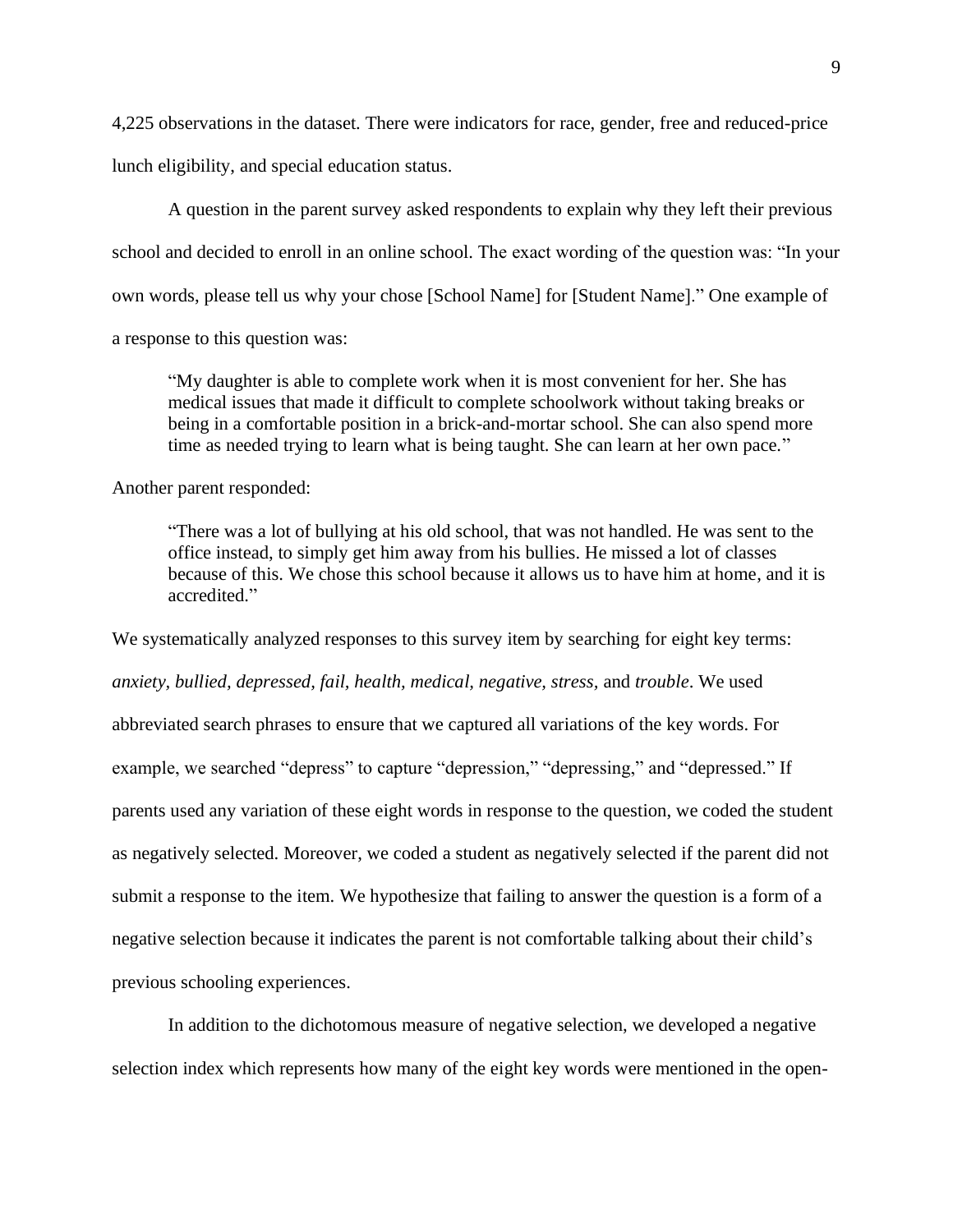ended response to the question about why they enrolled. A parent who mentioned *anxiety* and *trouble* in their response would have a value of 2 in the negative selection index. A parent who did not respond to the question would have a value of 1, and a parent who responded but did not use any of the eight keywords would have a value of 0.

Table 1 provides descriptive statistics on our measure of negative selection. More than 10 percent of respondents used the word "bullied" in response to the question about why they chose to enroll in an online school. The second most common key term was "anxiety," at six percent.

| <b>Table 1. Negative Selection Terms</b> |     |         |  |  |
|------------------------------------------|-----|---------|--|--|
|                                          | N   | $\%$    |  |  |
| <b>Bullied</b>                           | 477 | 11\%    |  |  |
| Anxiety                                  | 237 | 6%      |  |  |
| No Response                              | 187 | 4%      |  |  |
| Health                                   | 114 | 3%      |  |  |
| <b>Stress</b>                            | 83  | 2%      |  |  |
| Medical                                  | 78  | 2%      |  |  |
| Trouble                                  | 77  | 2%      |  |  |
| Depression                               | 57  | $1\%$   |  |  |
| Fail                                     | 50  | $1\%$   |  |  |
|                                          |     | n= 4225 |  |  |

Table 2 provides statistics on the negative selection index. Approximately 28 percent of the sample was coded as negative selected, and it was uncommon for parent responses to include multiple key terms.

| <b>Table 2. Negative Selection Index</b> |       |            |  |  |
|------------------------------------------|-------|------------|--|--|
| Number of Key                            |       |            |  |  |
| Words Used                               | N     | $\%$       |  |  |
| 0                                        | 3,054 | 72%        |  |  |
| 1                                        | 1,016 | 24%        |  |  |
| 2                                        | 127   | 3%         |  |  |
| 3                                        | 22    | $1\%$      |  |  |
|                                          | 6     | 0%         |  |  |
|                                          |       | $n = 4225$ |  |  |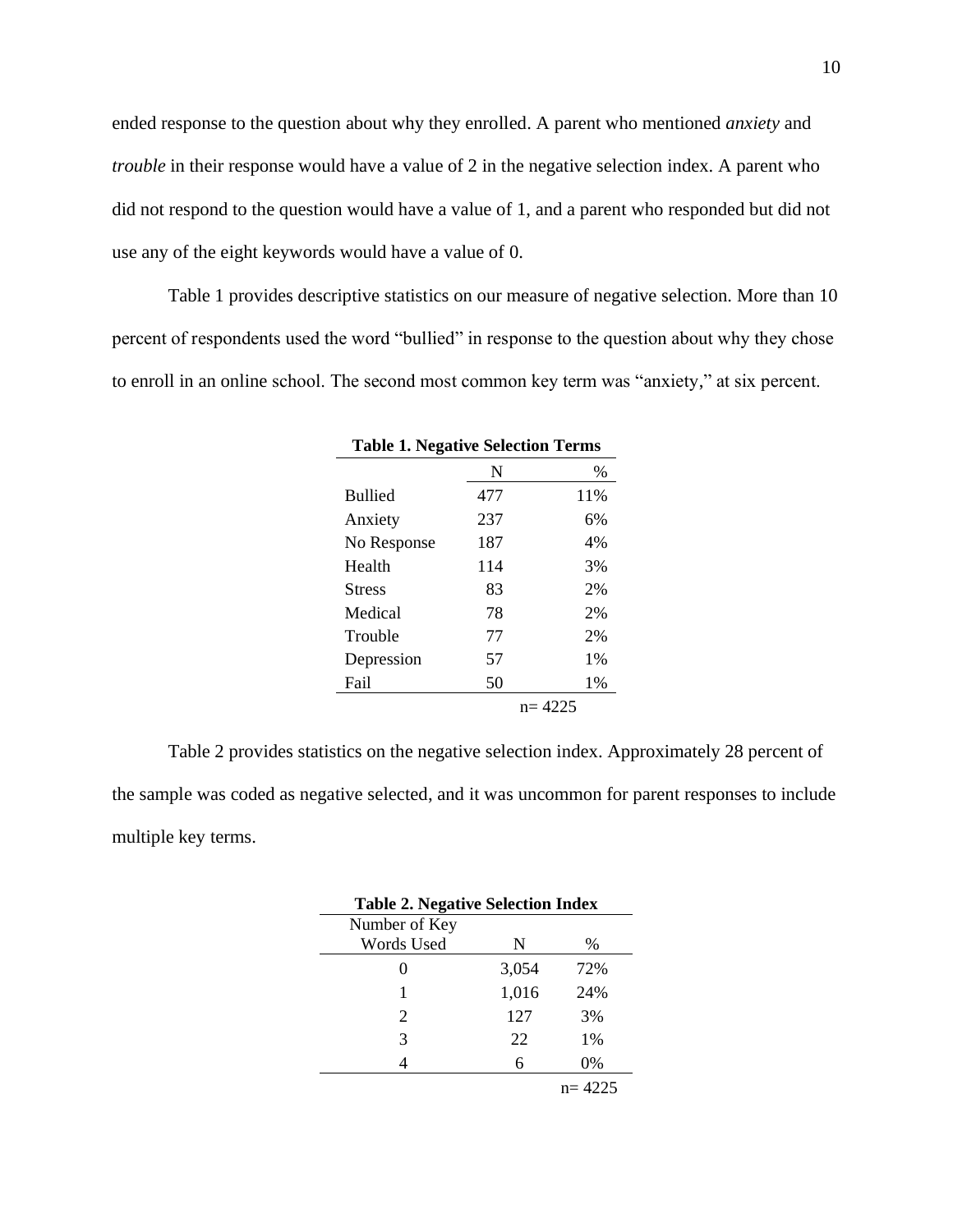Test scores in English language arts (ELA) and math were reported in standard deviation units. These scores were normed, by grade and year, against the national student population who took the NWEA or STAR assessments. An average of 28 percent of ELA test scores and 27 percent of Math test scores were missing during the three-year period. However, missing data were not strongly related to our dichotomous measure of negative selection, which was the explanatory variable of interest. Students who were negatively selected were 3 percentage points less likely to have missing ELA test scores, and this difference was statistically significant in two of the three years. Students who were negatively selected were 2 percentage points less likely to have missing math test scores, and this difference was statistically significant in only one of the three years. Accordingly, there is little reason to worry that moderate rates of missing outcome data will bias the findings.

To determine whether negative selection is associated with statistically significant differences in student growth, we regress student test scores on a measure of negative selection, while controlling for prior year achievement, race, gender, FRPL eligibility, and special education status. We present results separately for ELA, math, and combined test scores using both the dichotomous measure of negative selection as well as the negative selection index. Accordingly, there are six regression outputs.

#### **Results**

Students whose parents indicated they were negatively selected into online schooling made statistically significantly lower ELA gains, even after controlling for prior year test scores, race, gender, FRL status, and special education status. Table 3 presents the association between a dichotomous measure of negative selection and test score growth. Negatively selected students had 0.07 standard deviations less growth on ELA relative to students who were not negatively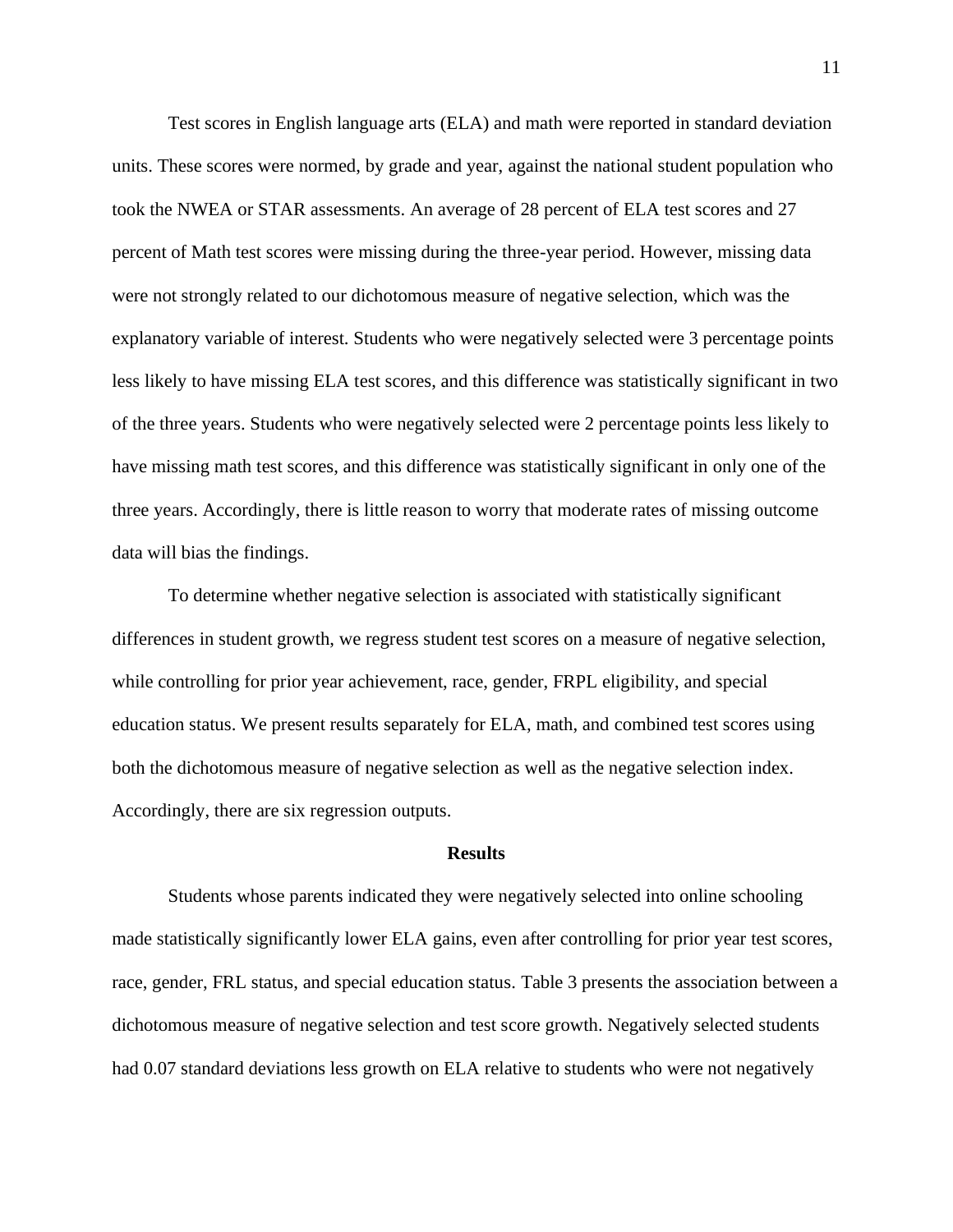selected. Students who were negatively selected also had slightly less growth in Math, although this estimate was not statistically significant. Table 4 presents the association between our negative selection index and test score growth. We find that each additional negative selection term volunteered by parents in response to the open-ended question about enrolling in online schooling is associated with 0.05 standard deviations less growth on ELA. Each additional term was associated with 0.03 standard deviations less growth on combined (ELA and Math) achievement, but this estimate was not statistically significant.

| (Dichotomous) and Achievement Growth |           |            |           |  |  |  |
|--------------------------------------|-----------|------------|-----------|--|--|--|
|                                      | (1)       | (2)        | (3)       |  |  |  |
|                                      | Combined  | <b>ELA</b> | Math      |  |  |  |
|                                      |           |            |           |  |  |  |
| <b>Negatively Selected</b>           | $-0.03$   | $-0.07**$  | $-0.01$   |  |  |  |
|                                      | (0.02)    | (0.03)     | (0.03)    |  |  |  |
| Prior Achievement                    | $0.74***$ | $0.75***$  | $0.65***$ |  |  |  |
|                                      | (0.02)    | (0.03)     | (0.03)    |  |  |  |
| Female                               | 0.00      | 0.02       | 0.00      |  |  |  |
|                                      | (0.02)    | (0.03)     | (0.03)    |  |  |  |
| <b>Black</b>                         | $-0.00$   | $-0.01$    | $-0.05$   |  |  |  |
|                                      | (0.03)    | (0.04)     | (0.03)    |  |  |  |
| Latino                               | 0.00      | $-0.01$    | $-0.05$   |  |  |  |
|                                      | (0.04)    | (0.04)     | (0.06)    |  |  |  |
| <b>FRPL</b>                          | $-0.04$   | $-0.04$    | $-0.06**$ |  |  |  |
|                                      | (0.02)    | (0.03)     | (0.03)    |  |  |  |
| <b>SPED</b>                          | $-0.06**$ | $-0.08*$   | $-0.06*$  |  |  |  |
|                                      | (0.03)    | (0.04)     | (0.04)    |  |  |  |
|                                      |           |            |           |  |  |  |
| <b>Observations</b>                  | 1,122     | 830        | 846       |  |  |  |
| R-squared                            | 0.56      | 0.58       | 0.51      |  |  |  |

### **Table 3. Association Between Negative Selection**

Robust standard errors in parentheses

\*\*\* p<0.01, \*\* p<0.05, \* p<0.1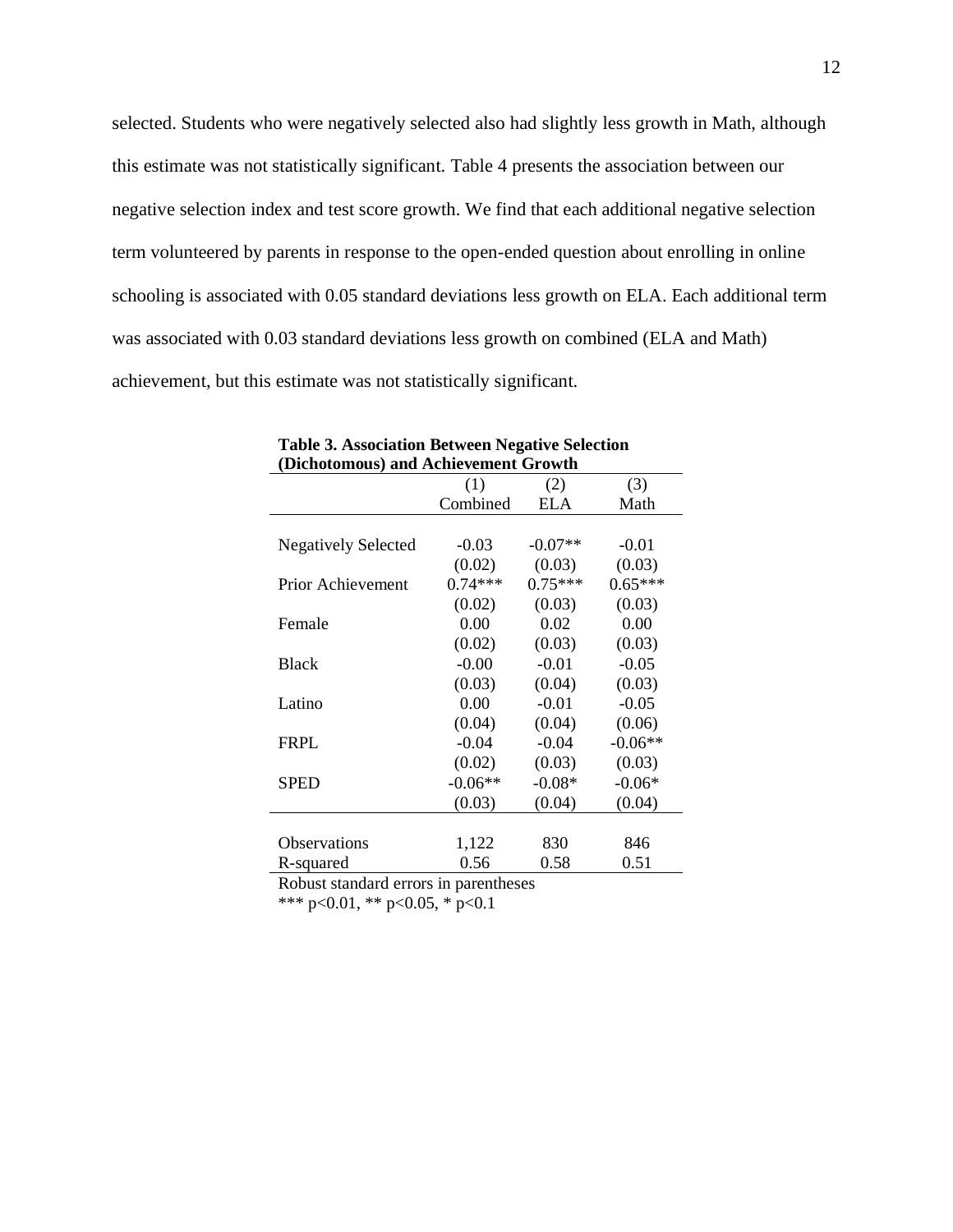| (1)       | (2)        | (3)       |
|-----------|------------|-----------|
| Combined  | <b>ELA</b> | Math      |
|           |            |           |
| $-0.02$   | $-0.05**$  | 0.00      |
| (0.02)    | (0.02)     | (0.02)    |
| $0.74***$ | $0.75***$  | $0.65***$ |
| (0.02)    | (0.03)     | (0.03)    |
| 0.00      | 0.02       | 0.00      |
| (0.02)    | (0.03)     | (0.03)    |
| $-0.00$   | $-0.01$    | $-0.05$   |
| (0.03)    | (0.04)     | (0.03)    |
| 0.00      | $-0.01$    | $-0.05$   |
| (0.04)    | (0.04)     | (0.06)    |
| $-0.04*$  | $-0.04$    | $-0.06**$ |
| (0.02)    | (0.03)     | (0.03)    |
| $-0.06**$ | $-0.08**$  | $-0.06*$  |
| (0.03)    | (0.04)     | (0.04)    |
|           |            |           |
| 1,122     | 830        | 846       |
| 0.55      | 0.58       | 0.51      |
|           |            |           |

**Table 4. Association Between Negative Selection Index and Achievement Growth**

Robust standard errors in parentheses \*\*\* p<0.01, \*\* p<0.05, \* p<0.1

### **Discussion**

The negative selection factors identified in this paper are rarely, if ever, accounted for in other observational research. We estimate the omitted variables bias that would result without accounting for reasons that students enroll in online charter schools. These results are conservative and likely understate the extent to which observational analyses of online charter schools are biased in favor of the comparison group. Our measure of negative selection is based on reasons for enrollment that parents volunteered in a survey. Accordingly, some parents may prefer not to mention negative reasons, even if negative selection did in fact occur. Also, parent who do mention negative reasons may not list all of them. Moreover, we relied on eight key terms when searching for negative selection in parent responses. If parents described negative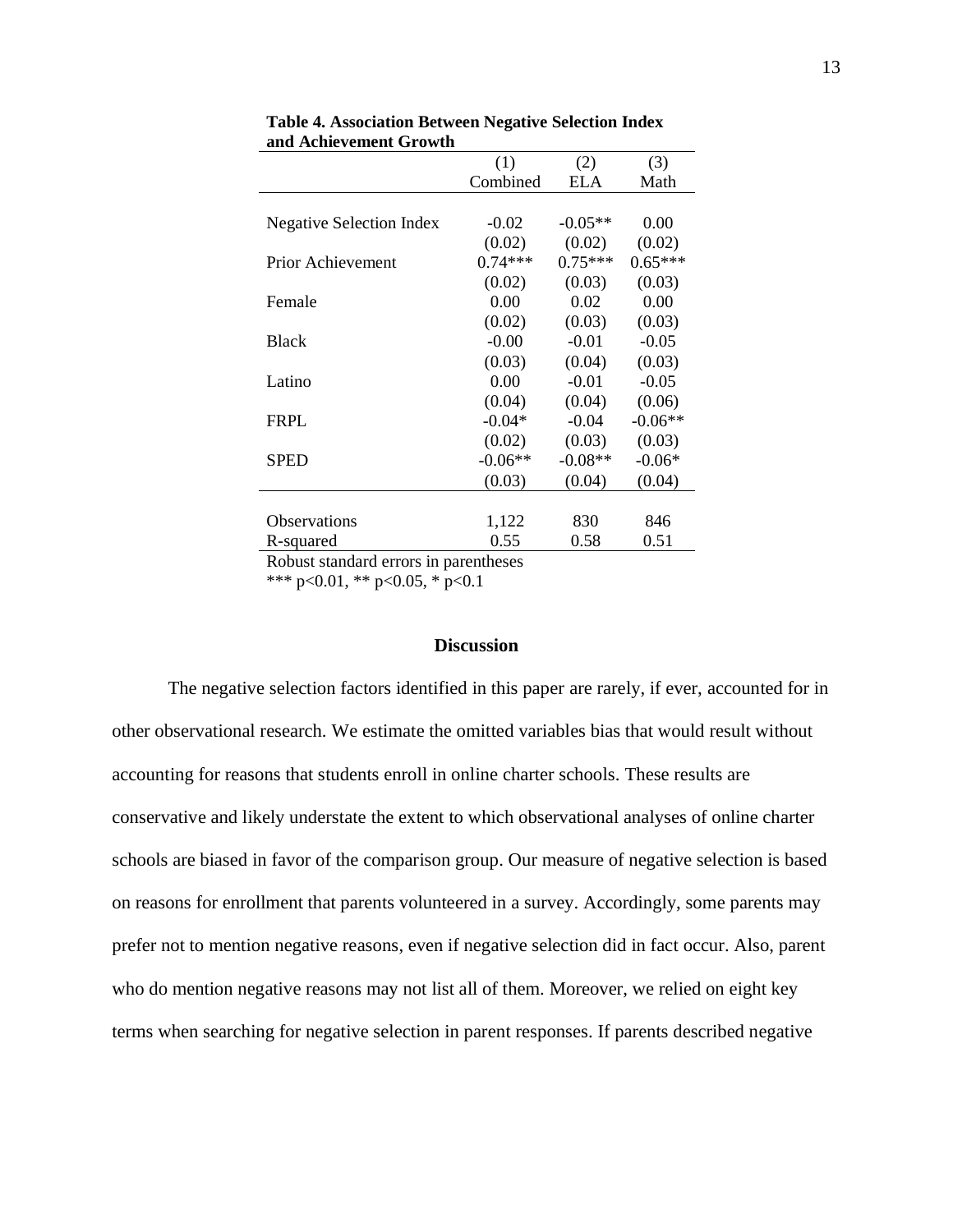reasons without using these key terms, we would not have captured it. All these sources of imprecision would bias our estimates toward zero.

In many respects, the findings in this paper should be uncontroversial among empirical social scientists. It is widely accepted that omitted variable bias is a significant problem in observational analyses. When it comes to online charter schools, however, some researchers and analysts have disregarded well-established concerns about omitted variable bias. Our findings are a reminder that failing to account for unobserved differences between two groups will lead to biased and unreliable estimates. Observational analyses that omit information about negative reasons that families select online schools—like the CREDO findings, as well as value-added models that states like Tennessee and Louisiana use to evaluate public schools—should be interpreted with caution.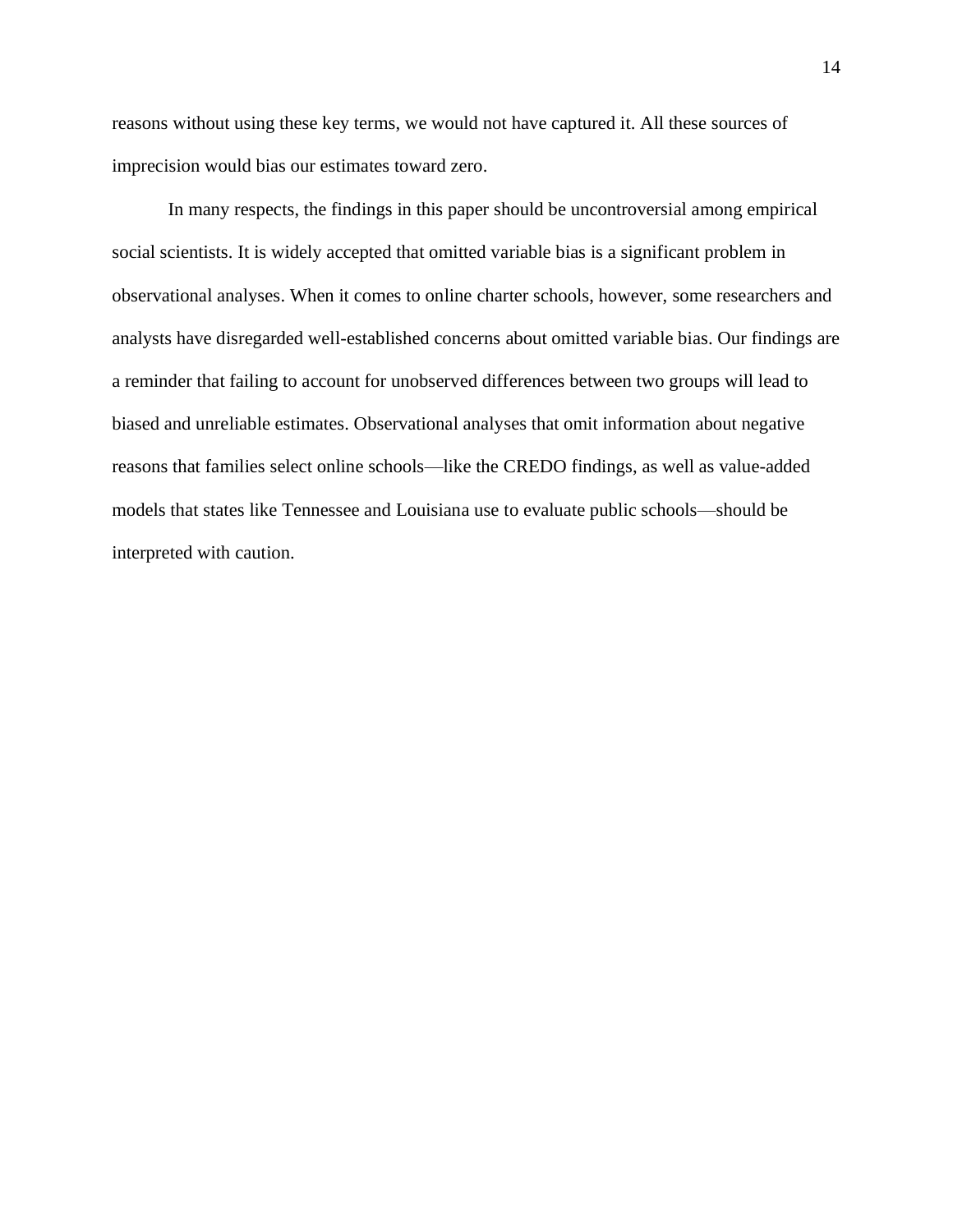### **References**

- Ameringen, M.V., Mancini, C., & Farvolden, P. (2003). The impact of anxiety disorders on educational achievement. *Journal of Anxiety Disorders*, 17(5), 561-571.
- Angrist, J. D. & Pischke, J. S. (2010). The credibility revolution in economics: How better research design is taking the con out of econometrics. *Journal of Economic Perspectives*, 24 (2): 3-30.
- Beck, D., Egalite, A., & Maranto, R. (2014). Why they choose and how it goes: Comparing special education and general education cyber student perceptions. *Computers & Education*, 76, 70–79.
- Betts, J. R. & Tang, Y. E. (2011). The effect of charter schools on student achievement: A metaanalysis of the literature. Center on Reinventing Education. Retrieved from: https://files.eric.ed.gov/fulltext/ED526353.pdf
- Brown, S. & Taylor, K. (2008). Bullying, education and earnings: Evidence from the National Child Development Study. *Economics of Education Review*, 27(4), 387-401.
- Campbell, D.T. (1969). Reforms as experiments. *American Psychologist, 24*(4), 409-429.
- Centers for Disease Control and Prevention. (2021). Anxiety and depression in children: Get the facts. Accessed Feb 2, 2022. Retrieved from: https://www.cdc.gov/childrensmentalhealth/ features/anxiety-depression-children.html
- Cheng, A., Hitt, C., Kisida, B., & Mills, J. N. (2017). "No excuses" charter schools: A metaanalysis of the experimental evidence on student achievement. *Journal of School Choice*, 11(2), 209-238.
- Davis, L. D. (2020). "With online learning, class bullies fade to the background." CNN Health. Retrieved from: https://www.cnn.com/2020/06/15/health/online-class-bullies-fadewellness/index.html
- Diaconu-Gherasim, L.R. & Măirean, C. (2020), Depressive symptoms and academic achievement: The role of adolescents' perceptions of teachers' and peers' behaviors. *Journal of Research on Adolescence, 30*: 471-486.
- Eriksen, T. L. M., Nielsen, H. S., & Simonsen, M. (2014). Bullying in elementary school. *The Journal of Human Resources, 49*(4), 839–871.
- Fletcher J. M. (2008). Adolescent depression: diagnosis, treatment, and educational attainment. *Health Economics*, *17*(11), 1215–1235.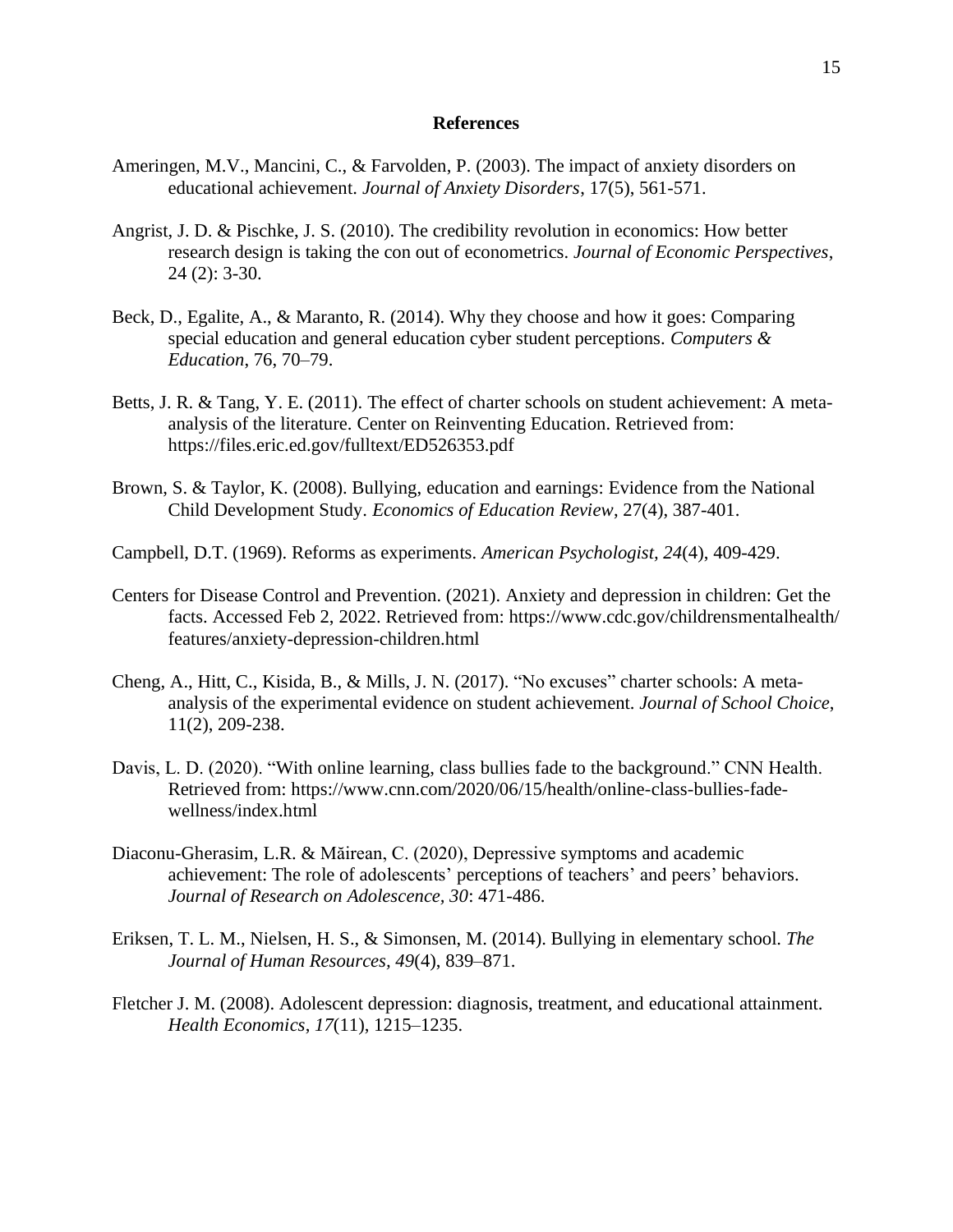- Juvonen, J., Wang, Y., & Espinoza, G. (2011). Bullying experiences and compromised academic performance across middle school grades. *The Journal of Early Adolescence, 31*,152- 173.
- Kibriya, S., Xu, Z.P. & Zhang, Y. (2017) The negative consequences of school bullying on academic performance and mitigation through female teacher participation: evidence from Ghana, *Applied Economics, 49*(25), 2480-2490
- Kochenderfer, B.J. & Ladd, G.W. (1996). Peer victimization: cause or consequence of school maladjustment? *Child Development, 67*(4), 1305-17.
- Koedel, C., Mihaly K. & J.E. Rockoff (2015). Value-added modeling: A review. *Economics of Education Review, 47*, 180-195.
- Lueken, M., Ritter, G., & Beck, D. (2015). Value-added in a virtual learning environment: An evaluation of a virtual charter school. *Journal of Online Learning Research*, 1(3), 305– 335.
- Maranto, R., Beck, D., & Clark, T., Tran, B. T. N, Liu, F. (2021). Choosing cyber during COVID. *Phi Delta Kappan*. Retrieved from: https://kappanonline.org/choosing-cyberduring-covid-maranto-beck-clark-tran-liu/
- Nakamoto, J. & Schwartz, D. (2010). Is peer victimization associated with academic achievement? A meta-analytic review. *Social Development, 19*(2), 221-242.
- Oliveira, F.R., de Menezes, T.A., Irffi, G., & Oliveira, G.R. (2018). Bullying effect on student's performance. *EconomiA, 19*(1), 57-73.
- Patchin, J. W. (2021). "Bullying during the COVID-19 pandemic." Cyberbullying Research Center. Retrieved from: https://cyberbullying.org/bullying-during-the-covid-19-pandemic
- Ponzo, M. (2013). Does bullying reduce educational achievement? An evaluation using matching estimators. *Journal of Policy Modeling*, *35*(6), 1057-1078.
- Vilaplana-Pérez, A., Pérez-Vigil, A., Sidorchuk, A., Brander, G., Isomura, K., Hesselmark, E., . . . Fernández de la Cruz, L. (2021). Much more than just shyness: The impact of social anxiety disorder on educational performance across the lifespan. *Psychological Medicine, 51*(5), 861-869.
- Wang, K., Chen, Y., Zhang, J., & Oudekerk, B.A. (2020). Indicators of school crime and safety: 2019 (NCES 2020-063/NCJ 254485). National Center for Education Statistics, U.S. Department of Education, and Bureau of Justice Statistics, Office of Justice Programs, U.S. Department of Justice. Washington, DC.